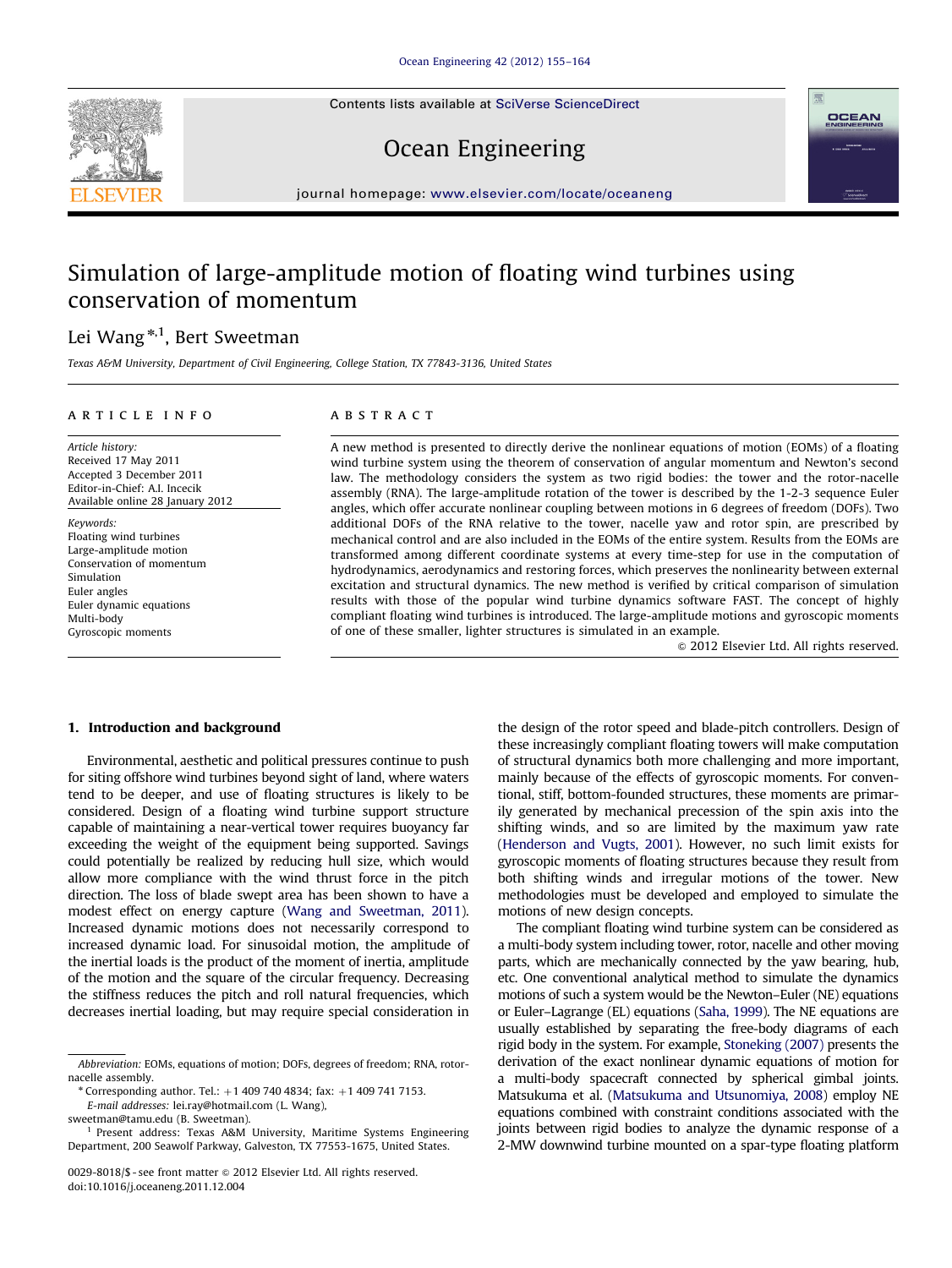<span id="page-1-0"></span>for pitch amplitudes up to around  $10^{\circ}$  in steady wind, but no waves, and conclude that the platform motions are meaningfully influenced by gyro moments associated with rotor rotation. The EL equations apply energy methods to establish equations of motion for generalized degrees of freedom. Overall, the commonly used NE method computes the internal forcing between rigid bodies, and is excellent for applications in which the internal forcing has significant concern. However, for simulation of general motion of a system, these internal forces are not needed at every time step. The EL method is efficient for the solution of motion, while the derivation of partial derivatives of energy about related generalized DOFs is laborious. Additionally, the number of equations is equal to that of DOFs for previous conventional methods: the number of equations of the NE method is six times of number of rigid bodies within the multi-body system; the number of equations for the EL method is just that of the generalized DOFs. Kane's method combines the advantages of both the NE and EL methods. As the well-recognized wind turbine dynamics analysis software, the NREL FAST aero-elastic simulator [\(Jonkman and](#page-9-0) [Buhl, 2005; Jonkman, 2007](#page-9-0)) uses Kane's method to derive the EOMs for the floating wind turbine system with rotations of platform less than  $20^{\circ}$ . In FAST, the hydrodynamic radiationdiffraction analysis package WAMIT [\(WAMIT 6.4, 2008\)](#page-9-0) can be used to provide hydrodynamic forcing in the case of smallamplitude motions.

The work presented here is also a combination of the NE and EL methods for the computation of the general motion using only six equations no matter how many DOFs the system has. It makes direct use of the known interactions between mechanical components in the wind turbine, which are directly controlled or explicitly defined, to derive the rotational equations of motion of the entire wind turbine system. The conventional Euler dynamic equations are normally applied to only one rigid body, while the known relationships between the rigid body components enable the application of the theorem of conservation of angular momentum to the entire system. Transformation matrixes are used to transfer the angular momentum of each rigid body to a unified coordinate system to obtain the total angular momentum of the entire system, the derivative of which is equal to the sum of external moments applied to the system. The resulting rotational EOMs are combined with translational equations governed by Newton's second law of the entire multi-body system to develop a system of six equations. A key advantage of the new methodology is that the EOMs use fewer equations than previous conventional methods because only three rotational DOFs of the base body (tower) described by Euler angles and three translational DOFs need to be solved. Known relative DOFs along the rigid-body chain (nacelle yaw and blade spin) do not require additional EOMs. Structural flexibility of individual bodies cannot be considered using this method. However, neglecting these effects is reasonable for compliant design in cases where the global motions are dominated by first order rigid-body motions that are much larger than the higher modes allowed by structural flexibility. Mechanical systems with known geometric relationships between components are common, especially in rotating machinery. Thus, the methodology here is developed for floating wind turbine systems, but is broadly applicable to other types of interconnected dynamic mechanical systems.

The nonlinearities of various external forces and moments due to their coupling with structural motions are addressed in this work. Aerodynamics and hydrodynamics are calculated including the motion of body through the fluid, and the instantaneous position of the structure is accurately computed to incorporate nonlinearities of both the mooring and hydrostatics. In the numerical simulation, the motions and external excitation (including both external forces and moments) are transformed between various coordinate systems at each time step using matrices developed in terms of Euler angles for the rigid body. Thus, the full nonlinear coupling between external excitation and large-amplitude motion of the tower is preserved.

#### 2. Coordinate systems and Euler angles

The methodology considers the system as two rigid bodies: the tower is the complete structural assembly, including the buoyant hull, that supports the rotor-nacelle assembly (RNA); the RNA is the complete assembly that can mechanically yaw relative to the tower. The implementation of the new method requires use of several coordinate systems to derive the EOMs for the complete system. The external excitation applied in the dynamic equations is computed consecutively and projected into the corresponding coordinate systems. Fig. 1 shows both the  $(X, Y, Z)$  and the  $(X_M, Y_M, Z_M)$  systems, which are earth-fixed global coordinate systems with the origin located at the center of mass (CM) of the entire system and still water level respectively in case of equilibrium status of the system with zero displacements. The  $(x_t, y_t, z_t)$  and the  $(A, B, C)$  systems are body fixed and originate at the CM of the tower and RNA, respectively. The CM of the RNA,  $G_R$ , is assumed to be on the centerline of the tower to guarantee that the CM of the system,  $G_s$ , is fixed on the tower. The  $(x_s, y_s, z_s)$ system is parallel to  $(x_t, y_t, z_t)$  and originates at the instantaneous CM of the entire system, which is also assumed to be on the centerline of the tower. Thus  $(x_s, y_s, z_s)$  coincides with the  $(X, Y, Z)$ system for zero displacement.

The  $(X, Y, Z)$  and  $(x_s, y_s, z_s)$  coordinate systems are used for application of both the Newton's second law and the theorem of moment of momentum on the entire system. Two body-fixed



Fig. 1. Coordinate systems used in the application.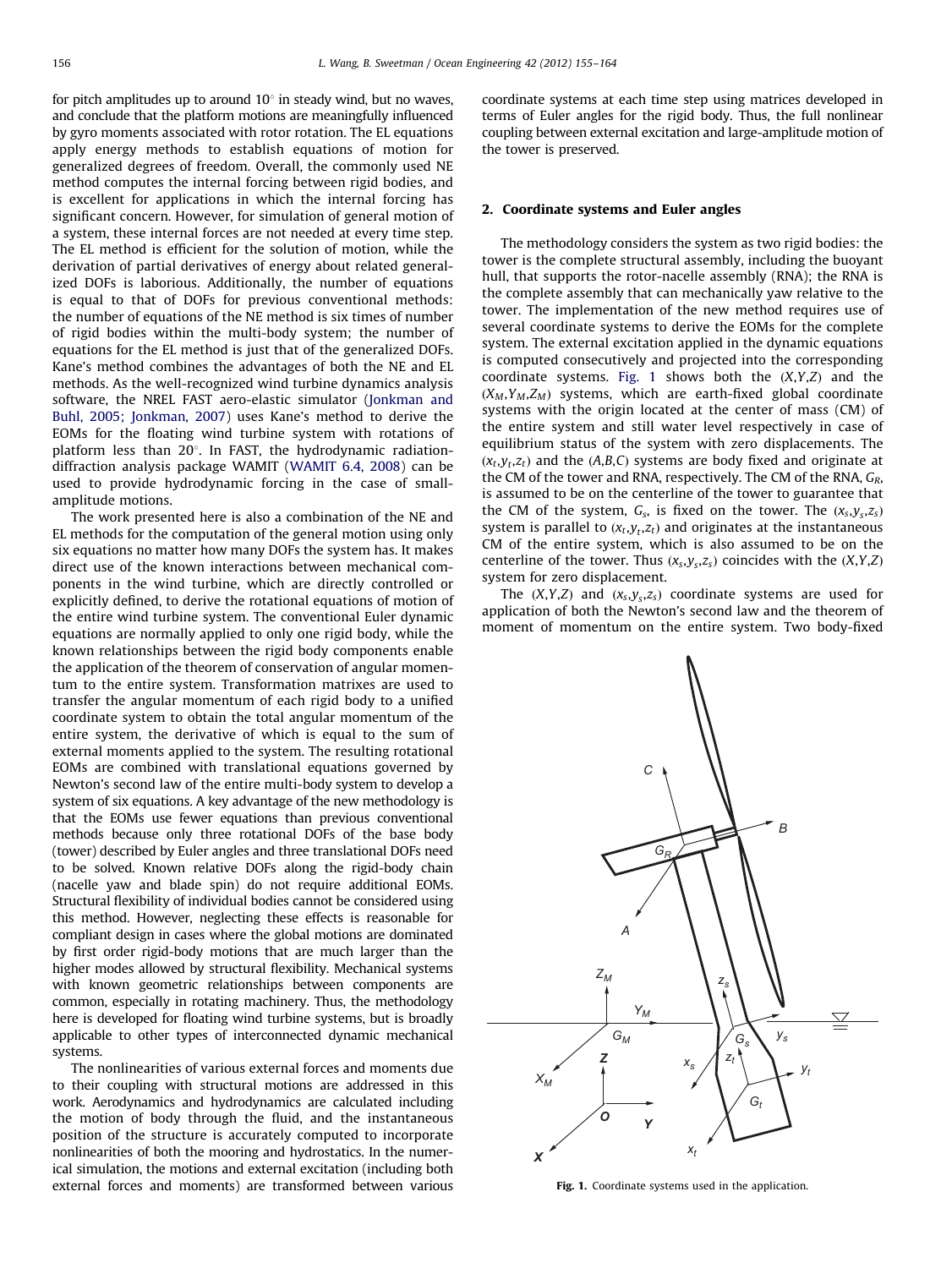

Fig. 2. 1-2-3 sequenced Euler angles in terms of  $X_4$ ,  $X_5$  and  $X_6$ .

Cartesian frames,  $(A, B, C)$  and  $(x_t, y_t, z_t)$ , are assumed to be on the principal axes of inertia in order to simplify the calculation of angular momentum of the two rigid bodies. The  $(A,B,C)$  system is assumed to be on the principal axes of both the rotor and the nacelle. The  $(X_M, Y_M, Z_M)$  system is defined to enable comparison of simulation results with those of FAST, in which the reference point is usually prescribed to be on the still water level.

Fig. 2 shows the Euler angles used to describe large-amplitude rotational motion. For large angular displacements in space, the order in which the angles of rotation are applied is important; there are 12 possible Euler angles sequences. Here, 1-2-3 sequenced Euler angles  $X_4 - X_5 - X_6$  are used to describe the position of the rotating tower. The  $(x', y', z')$  is translating coordinate system with respect to the  $(X, Y, Z)$  system, with the origin located at the CM of the tower. The  $(x_t, y_t, z_t)$  system can be transformed from the  $(x', y', z')$  by: first rotating the upright tower about the  $x'$ -axis by angle  $X_4$ , and then rotating about the resulting second coordinate axis through an angle  $X_5$ , and finally, rotating the tower about the  $z_t$ -axis through the third Euler angle,  $X_6$ .

## 3. Equation of motion of the system

The well-known Euler equations of motion are conventionally derived using conservation of angular momentum applied to a single rigid body. Here, the theorem of moment of momentum is directly applied to the complete wind turbine system, which consists of two rigid bodies: the tower and the RNA. Six unknown DOFs of tower (translation and rotation) and two known DOFs of RNA (nacelle yaw and rotor spinning) are considered in the model. Using the presented method, only one set of equations of motion are needed to compute the rotational dynamics of the integrated multi-body system. The angular momentum of the entire system results from the sum of angular momentum of each rigid body, which is computed within the respective local coordinate system and then transformed into a unified system with the origin located on the CM of the wind turbine system. Similar to the application of Newton–Euler dynamics equations to one rigid body, the coupled motions are computed using rotational EOMs combined with translational equations governed by Newton's Second Law of multi-body systems.

Beginning with conservation of angular momentum, the sum of the moments resulting from externally applied forces about the CM of a system of particles in the translating-rotating system,  $(x_s, y_s, z_s)$ , equals the change of amplitude of the momentum within the coordinate system plus the change of direction of the momentum with respect to global coordinate system (e.g. [Hibbeler, 2004](#page-9-0))

$$
\sum \vec{M} = \vec{H}_{G_s}^{\dot{S}} = (\vec{H}_{G_s}^{\dot{S}})_{x_s y_s z_s} + \vec{\omega}_t \times \vec{H}_{G_s}^{\dot{S}}
$$
(1)

The L.H.S. of Eq. (1),  $\sum \vec{M}$ , represents the moments from all of external forces:  $\sum \vec{M} = \vec{M}_{wind} + \vec{M}_{wave} + \vec{M}_{restoring}$ , where the restoring moment  $\vec{M}_{restoring}$  includes the effect of both hydrostatics and mooring lines; the environmental moments  $\vec{M}_{wind}$  and  $\vec{M}_{wave}$  result from wind and wave forces. In the R.H.S. of Eq. (1),  $\vec{H}_{G_s}^s$  is the angular momentum of entire system calculated about that CM of the multibody system and decomposed into the  $(x_s, y_s, z_s)$  system. The vector  $\vec{\omega}_t$  describes the angular velocity of  $(x_s, y_s, z_s)$  with respect to the global coordinate system  $(X, Y, Z)$ , which is the absolute angular velocity of the tower because the  $(x_s, y_s, z_s)$  system is parallel to the body-fixed coordinate system  $(x_t, y_t, z_t)$ . In general, angular momentum of a system,  $\vec{H}_{G_s}^s$ , can be decomposed into any coordinate system with the origin located at the CM of the entire multi-body system. Here, choosing the orientation of  $(x_s, y_s, z_s)$  parallel to  $(x_t, y_t, z_t)$  simplifies the calculation of angular momentum and its derivative. The angular momentum of the system,  $\vec{H}_{G_s}^s$ , is obtained by superimposing the momenta of the RNA and the tower and then<br>decomposing the sum onto the  $(x_s, y_s, z_s)$  system:  $\vec{H}_{G_R}^s = \vec{H}_G^r + \vec{H}_{G_s}^t$ , in<br>which the angular momenta of two rigid bodies,  $\vec{H}_{G_s}^c$  and  $\vec{H}_{G_s$ calculated about the CM of the system,  $G_s$ . These momenta can be further related to the angular momenta about the respective CM of these two rigid bodies by (e.g. [Hibbeler, 2004\)](#page-9-0)

$$
\vec{H}_{G_s}^t = \vec{\rho}_{G_t/G_s} \times m_t \vec{v}_{G_t} + \vec{H}_{G_t}^t
$$
\n(2)

$$
\vec{H}_{G_s}^R = \vec{\rho}_{G_R/G_s} \times m_R \vec{v}_{G_R} + \vec{H}_{G_R}^R
$$
\n(3)

where radius vectors,  ${\vec \rho}_{G_{\!R/G_{\!s}}}$  and  ${\vec \rho}_{G_{\!t}/G_{\!s}}$ , are from  $G_{\!s}$  to the CM of RNA and tower, respectively, and projected onto the  $(x_s, y_s, z_s)$  system;  $\vec{v}_{G_R}$ and  $\vec{v}_{\text{G}_{n}}$  represent the corresponding linear velocities of the CM;  $m_{R}$ and  $m_t$  are the masses of these two rigid bodies. Those terms including radius vectors correspond to the effect of distance in the parallel axis theorem, and can be further represented by expanding  $\vec{v}_{G_R}$  and  $\vec{v}_{G_r}$  in terms of the linear velocity of  $G_s$ ,  $\vec{v}_{G_s}$ 

$$
\vec{\rho}_{G_t/G_s} \times m_t \vec{v}_{G_t} = \vec{\rho}_{G_t/G_s} \times m_t (\vec{v}_{G_s} + \vec{\omega}_t \times \vec{\rho}_{G_t/G_s})
$$
(4)

$$
\vec{\rho}_{G_R/G_s} \times m_R \vec{v}_{G_R} = \vec{\rho}_{G_R/G_s} \times m_R(\vec{v}_{G_s} + \vec{\omega}_t \times \vec{\rho}_{G_R/G_s})
$$
(5)

Combining Eqs. (4) and (5)

$$
\begin{aligned} \vec{\rho}_{G_{t}/G_{s}} \times m_{t} \vec{v}_{G_{t}} + \vec{\rho}_{G_{R}/G_{s}} \times m_{R} \vec{v}_{G_{R}} &= \vec{\rho}_{G_{t}/G_{s}} \times (m_{t} \vec{\omega}_{t} \times \vec{\rho}_{G_{t}/G_{s}}) \\ &+ \vec{\rho}_{G_{R}/G_{s}} \times (m_{R} \vec{\omega}_{t} \times \vec{\rho}_{G_{R}/G_{s}}) \end{aligned} \tag{6}
$$

Those terms including the linear velocity of the CM of the system disappear because  $m_R \vec{\rho}_{G_R/G_s} + m_t \vec{\rho}_{G_t/G_s} = 0$ , which decouples the angular momentum of the system and its derivative from the translational DOFs. This decoupling significantly simplifies solution of Eq. (1), which increases the efficiency of numerical solution to the final coupled 6-DOFs equations of motion.

The angular momentum of the tower,  $\overrightarrow{H}_{G_t}^t$  in Eq. (2), is calculated in the  $(x_t, y_t, z_t)$  coordinate system, parallel to the  $(x_s, y_s, z_s)$  system, and originated from the CM of the tower. If the body-fixed coordinate system  $(x_t, y_t, z_t)$  are composed of principal axes of inertia, the angular momentum of the tower can be obtained by first calculating the product of the inertia tensors and the angular velocities, and then transforming into the  $(x_s, y_s, z_s)$  system:  $\overrightarrow{H}_{G_t}^t = T_{t\to s}(I_t\overrightarrow{\omega}_t)$ , where  $T_{t\to s}$ is the transformation matrix from  $(x_t, y_t, z_t)$  to  $(x_s, y_s, z_s)$  and equal to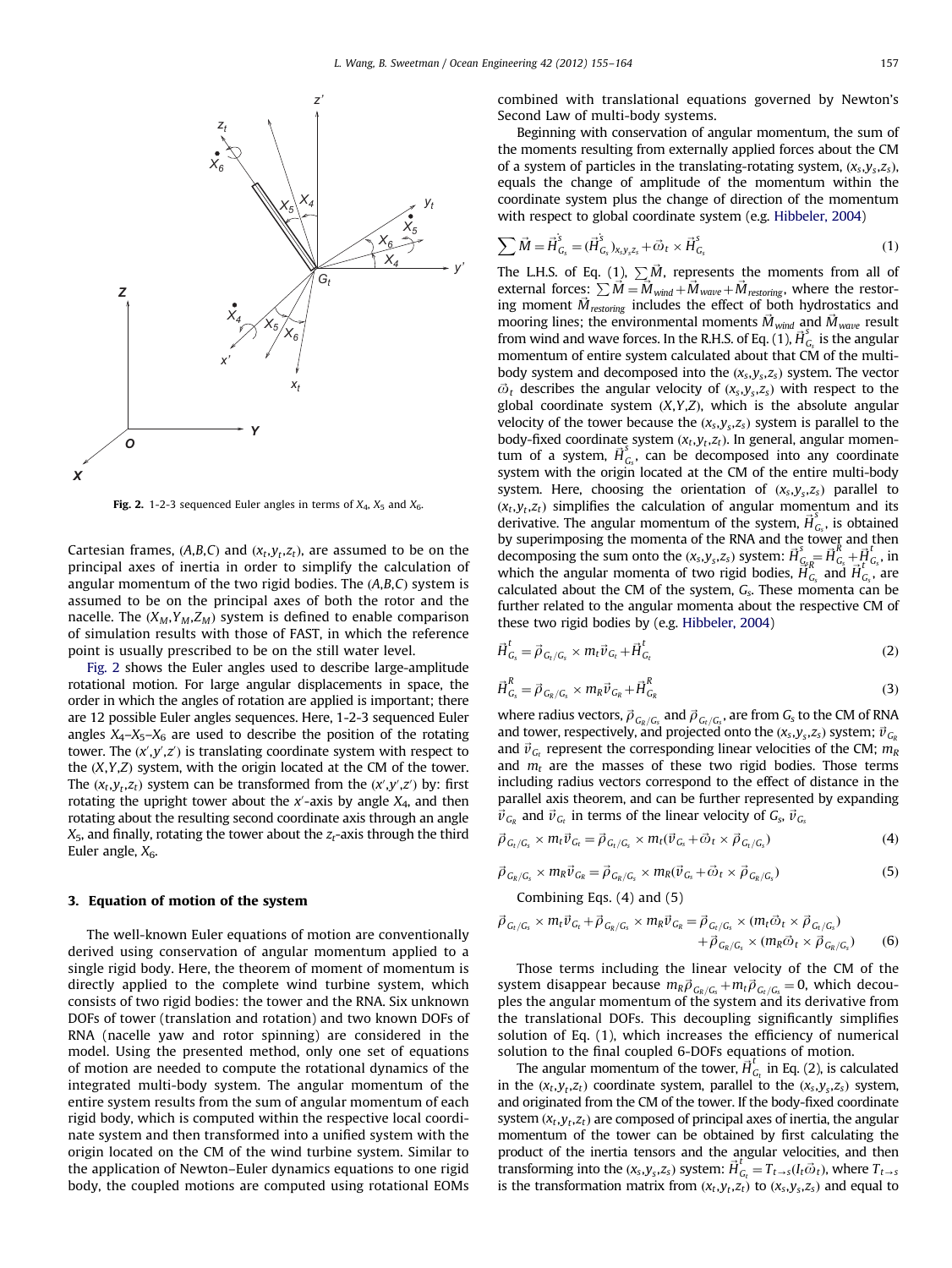the elementary matrix because these two coordinate systems are parallel; the inertia tensor of the tower,  $I_t$ , is a diagonal matrix with diagonal elements equal to  $I_{x_t}$ ,  $I_{y_t}$  and  $I_{z_t}$ , i.e. the moments of inertia of the tower about its principal axes. The absolute angular velocity of the tower,  $\vec{\omega}_t$ , is decomposed into the body fixed coordinate system  $(x_t, y_t, z_t)$  and can be represented in terms of 1-2-3 sequenced Euler angles by (e.g. [Zeng and Shen, 2005\)](#page-9-0)

$$
\vec{\omega}_t = \begin{bmatrix} \dot{X}_4 \cos X_5 \cos X_6 + \dot{X}_5 \sin X_6 \\ -\dot{X}_4 \cos X_5 \sin X_6 + \dot{X}_5 \cos X_6 \\ \dot{X}_4 \sin X_5 + \dot{X}_6 \end{bmatrix}
$$
(7)

The angular momentum of the RNA in Eq. (3),  ${\vec{H}}^R_{G_{\!R}}$ , is calculated by further separating the RNA into the nacelle and the rotor (including all spinning parts within the RNA). The  $(A,B,C)$  system is assumed to be the principal coordinate system of inertia of the nacelle. The angular momentum of the nacelle is transformed from its principal axes to the  $(x_s, y_s, z_s)$  by:  $\vec{H}_{G_R}^n = T_{n \to s}(I_n \vec{\omega}_n)$ , in which  $T_{n\rightarrow s}$  is the transformation matrix from  $(A,B,C)$  to  $(x_s,y_s,z_s)$ ;  $I_n$  is the inertia tensor of the nacelle calculated about the  $(A,B,C)$ system. The angular velocity of the nacelle within the  $(A,B,C)$ system,  $\vec{\omega}_n$ , is obtained by first calculating it in the  $(x_t, y_t, z_t)$ system in terms of nacelle yaw rate and then transforming into the  $(A,B,C)$  system:  $\vec{\omega}_n = T_{t\to n}\vec{\omega}_{n,t} = T_{t\to n}(\vec{\omega}_t + \vec{\omega}_{yaw})$ , where the transformation matrix from  $(x_t, y_t, z_t)$  to  $(A, B, C)$ ,  $T_{t \to n}$ , can be calculated by the inverse of  $T_{n\rightarrow s}$ , which is just the transpose since the transformation matrix is orthogonal;  $\vec{\omega}_{n,t}$  represents the absolute angular velocity of the nacelle with respect to the  $(x_t, y_t, z_t)$  system; the vector  $\vec{\omega}_{\text{yaw}}$  has positive nacelle yaw rate component along  $z_t$ -direction, i.e.  $\vec{\omega}_{yaw} = (0, 0, \omega_{yaw})$ .

Here, the  $(A,B,C)$  axes are assumed to be on the principal axes of the rotor to simplify the calculation of angular momentum. This angular momentum depends on both the moments of inertia and the angular velocities of the rotor in the  $(A,B,C)$  system. The exact moments of inertia of the rotor are preserved in the  $(A,B,C)$ system and are not the function of time. Similar to the calculation of  $\vec{\omega}_n$ , the angular momentum of the rotor can be calculated by:  $\vec{H}^r_{G_R} = T_{n \to s} I_r \vec{\omega}_{r,n} = T_{n \to s} I_r (\vec{\omega}_n + \dot{\vec{\psi}})$ , in which  $\vec{\omega}_{r,n}$  represents the absolute angular velocity of the rotor with respect to the  $(A,B,C)$ system;  $I_r$  is the inertia tensor of the rotor calculated about the (A,B,C) system; the spinning vector  $\dot{\vec{\psi}}$  has a positive component about B-direction, i.e.  $\dot{\vec{\psi}} = (0.\dot{\psi},0)$ . Combining the angular momentums of nacelle and rotor, the angular momentum of RNA is  $\vec{H}_{G_R}^n + \vec{H}_{G_R}^r = T_{n \to s}(I_n + I_r)\vec{\omega}_n + T_{n \to s}I_r\dot{\vec{\psi}}$ , in which the moments of inertia of the nacelle and rotor can be combined into that of RNA within the  $(A,B,C)$  system

$$
\vec{H}_{G_R}^R = T_{R \to s}(I_R \vec{\omega}_n) + T_{R \to s} I_R \dot{\vec{\psi}} \tag{8}
$$

In Eq. (8), the nacelle and the rotor are treated as a single unit, with yaw motion along the C-axis and spinning motion along the B-axis. The change of  $I_r$  to  $I_R$  directly has no influence on the calculation because in the inertia tensor, only that element associated with spinning matters in this term. Considering the  $(A, B, C)$  system as the principal coordinate system of inertia of the RNA, the transformation matrix from  $(A,B,C)$  to  $(x_s,y_s,z_s)$ ,  $T_{R\rightarrow s}$ , is equal to  $T_{n\rightarrow s}$  and can be represented as [Eberly \(2008\)](#page-9-0)

$$
T_{R\to s}(\beta) = \begin{bmatrix} \cos \beta & -\sin \beta & 0 \\ \sin \beta & \cos \beta & 0 \\ 0 & 0 & 1 \end{bmatrix}
$$
 (9)

where the relative degree of freedom,  $\beta$ , describes the rotation of  $(A, B, C)$  to  $(x<sub>s</sub>, y<sub>s</sub>, z<sub>s</sub>)$  and depends on the yaw angle of the nacelle, which is continually adjusted by the yaw control mechanism;  $I_R$  is the inertia tensor of the RNA in the form of diagonal matrix with

diagonal elements equal to  $I_A$ ,  $I_B$  and  $I_C$ . Combining Eqs. (2) and (3), the angular momentum of the system in the  $(x_s, y_s, z_s)$  system,  $\vec{H}^s_{G_s}$ , can be arranged as:  $\vec{H}^s_{G_s} = I_s\vec{\omega}_t + \vec{H}^\prime$ , which is a generalized validation of Leimanis's conclusion ([Leimanis, 1965](#page-9-0)): the angular momentum of a two-rigid-body system can be separated into one part due to transport of the whole system considered as a rigid body and another part due to the relative motion between the bodies. The inertia tensor associated with the transport of the system,  $I_s$ , can be expressed as

$$
I_s = \begin{bmatrix} I_{11} & I_{12} & I_{13} \\ I_{21} & I_{22} & I_{23} \\ I_{31} & I_{32} & I_{33} \end{bmatrix}
$$
 (10)

in which

$$
I_{11} = (I_A \cos^2 \beta + I_B \sin^2 \beta + m_R \rho_{G_R/G_s}^2) + (I_{x_t} + m_t \rho_{G_t/G_s}^2)
$$
  
\n
$$
I_{12} = (I_A - I_B) \cos \beta \sin \beta
$$
  
\n
$$
I_{21} = (I_A - I_B) \cos \beta \sin \beta
$$
  
\n
$$
I_{22} = (I_A \sin^2 \beta + I_B \cos^2 \beta + m_R \rho_{G_R/G_s}^2) + (I_{y_t} + m_t \rho_{G_t/G_s}^2)
$$
  
\n
$$
I_{33} = I_C + I_{z_t}
$$
  
\n
$$
I_{13} = I_{23} = I_{31} = I_{32} = 0
$$

where  $\rho_{G_t/G_s}$  and  $\rho_{G_R/G_s}$  are the moduli of corresponding vectors in Eqs. (2) and (3). The off-diagonal terms in the inertia tensor result from the included angle between the B and  $y<sub>s</sub>$ -axes. The effect of the parallel axis theorem is obvious in the diagonal terms. The angular momentum of the RNA relative to the tower can be expressed by collecting terms independent of the rotation of the tower,  $\vec{\omega}_t$ :  $\vec{H}' = (-I_B \dot{\psi} \sin \beta I_B \dot{\psi} \cos \beta I_C \omega_{yaw})$ . The angular momentum associated with the spinning blades corresponds to projections onto both  $x_s$ - and  $y_s$ -directions, while the angular momentum associated with the nacelle yaw is only along the  $z<sub>s</sub>$ -axis.

The absolute time derivative in Eq. (1) includes changes in both the direction and amplitude of the angular momentum vector. The latter can be expressed as

$$
(\vec{H}_{G_s}^{\dot{S}})_{x_s y_s z_s} = \dot{I}_s \vec{\omega}_t + I_s \vec{\omega}_t + \vec{H}'
$$
\n(11)

where the derivative of inertia tensor,  $I_s$ , is computed by taking time derivative element by element in the matrix according to the definition of matrix derivative. Thus, only the time-dependent terms in the inertia tensor are considered, which include the angle  $\beta$  since  $\dot{\beta} = \omega_{\text{yaw}}$ . This derivative of angular momentum is simplified considerably by the selection of the  $(x_s, y_s, z_s)$  system parallel to the body fixed  $(x_t, y_t, z_t)$ , because all the time-dependent terms are explicitly defined by the yaw control mechanism and the geometrical configuration.

Computation of transitional motions is relatively straightforward. The theorem of the motion of the center of mass is applied to the entire wind turbine system to solve the translational DOFs

$$
\sum \vec{F} = m_s \vec{a}_{G_s} \tag{12}
$$

where  $\vec{a}_{G_s}$  is the linear acceleration of the CM of the system,  $\vec{a}_{G_s} = (\vec{X}_1, \vec{X}_2, \vec{X}_3)$ ;  $m_s$  is the mass of the whole system; the force vector  $\sum \vec{F}$  represents the external forces of the entire system in the inertia coordinate system  $(X, Y, Z)$ , including environmental forces, restoring forces and gravity:  $\sum \vec{F} = \vec{F}_{wind} + \vec{F}_{wave} +$  $\vec{F}_{restoring} + \vec{G}$ . Each of these components must be decomposed to the inertia coordinate system  $(X, Y, Z)$  for application of Newton's second law. Restoring forces,  $\vec{F}_{restoring}$ , include contributions from buoyancy of the hull and tension of the mooring lines.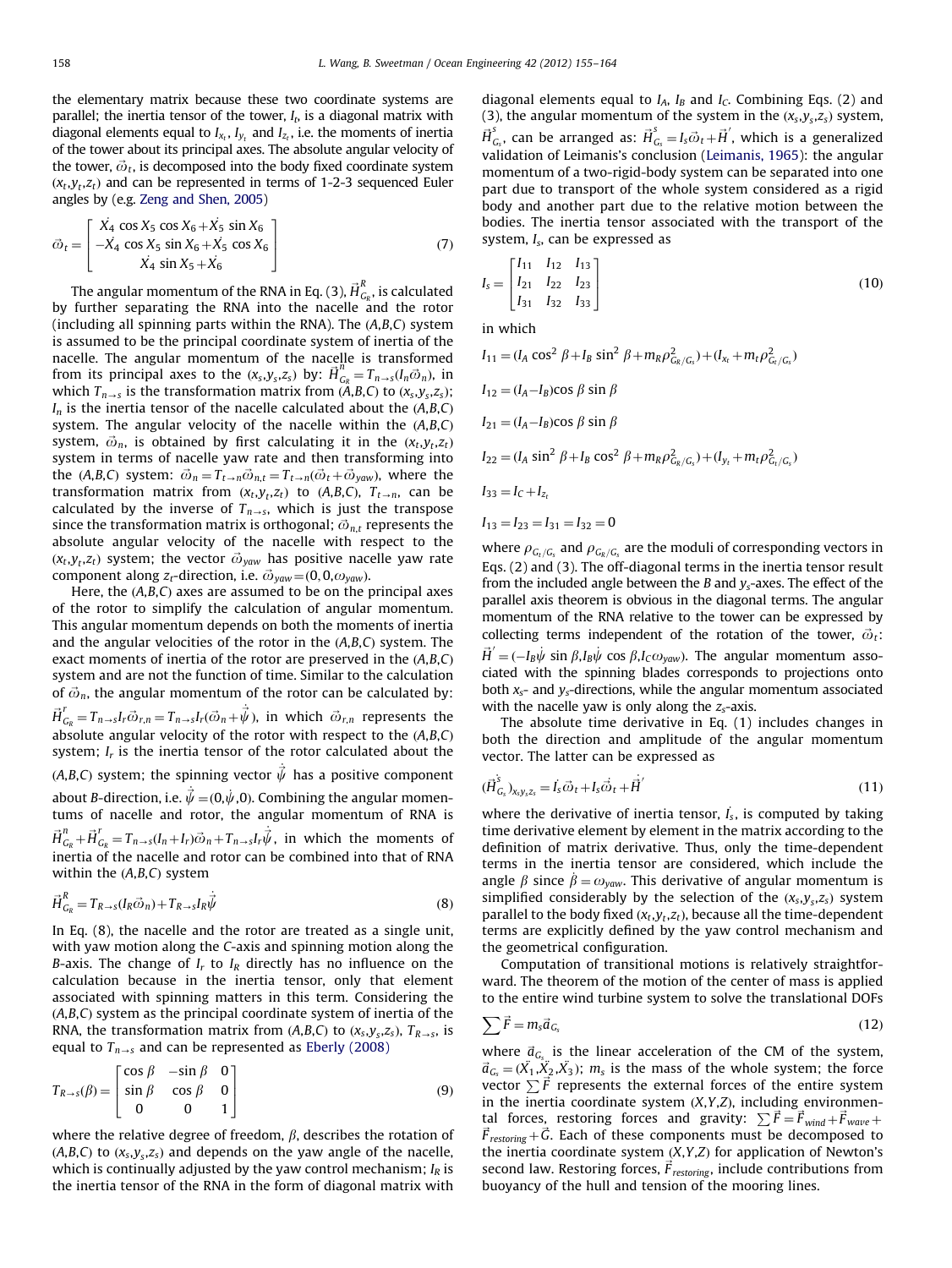#### <span id="page-4-0"></span>4. Restoring forces

The restoring forces (including both the external forces and moments) resulting from the contribution of hydrostatics and mooring lines are also computed for large-amplitude motions. Restoring forces are calculated about the CM of the system, G<sub>s</sub>, which may experience large excursions from the original equilibrium position. The large-amplitude motions preclude use of the conventional stiffness matrix method in which restoring forces can be computed as a stiffness matrix times a displacement vector with each column of the matrix corresponding to unit motion in one DOF and zero displacements in other DOFs. This section addresses the nonlinear hydrostatic and mooring forcing due to coupled largeamplitude translational and rotational motions.

The LHS of the rotational equations of motion (Eq. (1)) is the sum of the external moments in the translating-rotating system  $(x<sub>s</sub>,y<sub>s</sub>,z<sub>s</sub>)$ ; the LHS of the translational equations (Eq. (12)) is the external forces in the inertial system  $(X, Y, Z)$ . The transformation matrix between these two coordinate systems is a function of 1-2-3 sequenced Euler angles  $X_4 - X_5 - X_6$  since the  $(x_s, y_s, z_s)$  system is defined parallel to the body-fixed coordinate system of the tower,  $(x_t, y_t, z_t)$ . The transformation matrix from  $(x_s, y_s, z_s)$  to  $(X, Y, Z)$  can be expressed as

$$
T_{s \to I} = T_x(X_4)T_y(X_5)T_z(X_6) = \begin{bmatrix} t_{11} & t_{12} & t_{13} \\ t_{21} & t_{22} & t_{23} \\ t_{31} & t_{32} & t_{33} \end{bmatrix}
$$
 (13)

in which

 $t_{11} = \cos X_5 \cos X_6$ 

 $t_{12} = -\cos X_5 \sin X_6$ 

 $t_{13} = \sin X_5$ 

 $t_{21} = \cos X_4 \sin X_6 + \cos X_6 \sin X_4 \sin X_5$ 

$$
t_{22} = \cos X_4 \cos X_6 - \sin X_4 \sin X_5 \sin X_6
$$

 $t_{23} = -\cos X_5 \sin X_4$ 

 $t_{31} = \sin X_4 \sin X_6 - \cos X_4 \cos X_6 \sin X_5$ 

 $t_{32} = \cos X_6 \sin X_4 + \cos X_4 \sin X_5 \sin X_6$ 

 $t_{33} = \cos X_4 \cos X_5$ 

where  $T_x(X_4)$ ,  $T_y(X_5)$  and  $T_z(X_6)$  are element transformation matrices [\(Sweetman and Wang, 2011\)](#page-9-0). The complexity of Eq. (13) results from prescribing the  $(x_s, y_s, z_s)$  system parallel to the  $(x_t, y_t, z_t)$  system instead of the  $(X, Y, Z)$  system. This resulting complexity is more than offset by avoiding the tedious calculation of the time derivative of this transformation matrix.

The hydrostatic restoring forces are calculated directly from the buoyancy of the cylindrical floater. The instantaneous buoyancy, of a floating cylinder in the inertial coordinate system  $(X, Y, Z)$ is  $\vec{F}_B^I = (0, 0, \rho g \pi r^2 h_1)$  ([Zeng and Shen, 2005](#page-9-0)), where  $\rho$  is the density of sea water;  $g$  is the gravitational acceleration;  $r$  is the radius of the cylinder;  $h_1$  is instantaneous submerged length of the cylinder along the centerline. This variable length is a function of heave motion and leaning angle of the cylinder

$$
h_1 = \frac{\rho_{G_M/O} - X_3}{\cos \theta_1} - \rho_{G_M/O} + h_0
$$
\n(14)

where  $\rho_{G_M/O}$  is the distance measured from still water level to the CM of the system in its equilibrium position, i.e. the length from  $G_M$  to O in [Fig. 1;](#page-1-0)  $\theta_1$  is the leaning angle of the cylinder with respect to vertical, cos  $\theta_1 = \cos X_4 \cos X_5$ ;  $h_0$  is the initial length of  $h_1$ , i.e. the draft of cylinder in equilibrium position. For small rotations, the restoring force in heave reduces to the conventional  $F_B = \rho g \pi r^2(h_0 - X_3)$ .

The center of buoyancy of a partially submerged cylinder piercing the water surface at an angle is described by the radius vector in the  $(x_s, y_s, z_s)$  system, i.e.  $\vec{\rho}_{B/G_s} = (x_s^B, y_s^B, z_s^B)$ , in which [\(Zeng](#page-9-0) [and Shen, 2005\)](#page-9-0)

$$
x_{s}^{B} = -\frac{t_{31}r^{2}}{4t_{33}h_{1}}
$$
  
\n
$$
y_{s}^{B} = -\frac{t_{32}r^{2}}{4t_{33}h_{1}}
$$
  
\n
$$
z_{s}^{B} = \vec{h}_{G} + \frac{h_{1}}{2} + \frac{r^{2}(t_{31}^{2} + t_{32}^{2})}{8t_{33}^{2}h_{1}}
$$
\n(15)

where vector  $\vec{h}_G$  indicates the position of the bottom of the cylinder measured from the  $(x_s, y_s, z_s)$  system along the centerline. To obtain the hydrostatic restoring moment in the  $(x_s, y_s, z_s)$  system, the buoyancy in the inertia coordinate system is decomposed into the  $(x_s, y_s, z_s)$  system and then combined with the vector radius  $\vec{\rho}_{B/G_s}$ , i.e.  $\vec{F}_B^s = T_{I\rightarrow s} \vec{F}_B^I$  and  $\vec{M}_B^s = \vec{\rho}_{B/G_s} \times \vec{F}_B^s$ , in which the transformation matrix from  $(X, Y, Z)$  to  $(x<sub>s</sub>, y<sub>s</sub>, z<sub>s</sub>)$ ,  $T<sub>I\rightarrow s</sub>$ , is the inverse of Eq. (13), which is just the transpose since the transformation matrix is orthonormal. This hydrostatic calculation method is applicable to any composite body having a cylinder piercing the water-plane. The center of buoyancy of fully submerged parts of a composite body are not affected by pitch angle, and can be geometrically combined with

A simplified mooring system is assumed to consist of four radial taut lines for convenience. The change in tension in each line can easily be expressed as a function or cable stretch. Each fairlead position is calculated by summing translations and Euler angle rotations. The contribution of each mooring line is calculated consecutively and then summed. The combined restoring force in the  $(X, Y, Z)$  system and the combined restoring moment calculated about  $G_s$  in the  $(x_s, y_s, z_s)$  system are needed in the application of equations of motion of the system.

a surface-piercing cylinder.

Compliance along each straight line is due to elasticity of the materials only. The radius position of any one fairlead (point A) in the inertia coordinate system  $(X, Y, Z)$  is  $\vec{\rho}_{A/O} = \vec{\rho}_{G_S/O} + T_{S \to I} \vec{\rho}_{A/G_S}$ where the radius vector  $\vec{\rho}_{G_S/O}$  is the position of  $G_S$  measured from the  $(X, Y, Z)$  system,  $\vec{\rho}_{G_s/O} = (X_1, X_2, X_3)$  and  $\vec{\rho}_{A/G_s}$  is the radius position of point A in the  $(x_s, y_s, z_s)$  system. The position of the fixed end (point E) of this mooring line on the sea bottom,  $\vec{\rho}_{E/O}$ , is constant in the  $(X, Y, Z)$  system. Combining, the radius position from point A to point E in the  $(X, Y, Z)$  system is  $\vec{\rho}_{E/A} = \vec{\rho}_{E/O} - \vec{\rho}_{A/O}$ . The tension along a neutrally buoyant taut line in the  $(X, Y, Z)$ system can be obtained by the nature of elasticity material [\(Zeng](#page-9-0) [and Shen, 2005\)](#page-9-0)

$$
\vec{F}_{line}^I = \left[ T_0 + \frac{ES}{L} (\rho_{E/A} - L) \right] \frac{\vec{\rho}_{E/A}}{\rho_{E/A}}
$$
(16)

where  $T_0$  is the pretension of one mooring line; E is Young's Modulus;  $S$  is the cross sectional area of the line;  $L$  is the initial length of the line;  $\rho_{E/A}$  is the norm of the vector  $\vec{\rho}_{E/A}$ , i.e. the instantaneous length of the line. The restoring force of the mooring system,  ${\vec F}_{moving}^l$ , is obtained by summing the force from each line.

The restoring moment from each line in the  $(x_s, y_s, z_s)$  system is obtained by decomposing the restoring force into the  $(x_s, y_s, z_s)$ system first and then multiplied by the radius vector of the fairlead, i.e.  $\vec{F}_{line}^s = T_{I\to s} \vec{F}_{line}^I$  and  $\vec{M}_{line}^s = \vec{\rho}_{A/G_s} \times \vec{F}_{line}^s$ . The result from each line can be further summed to obtain the restoring moment from mooring system,  ${\vec M}_{moving}^{\text{s}}.$  Finally, the restoring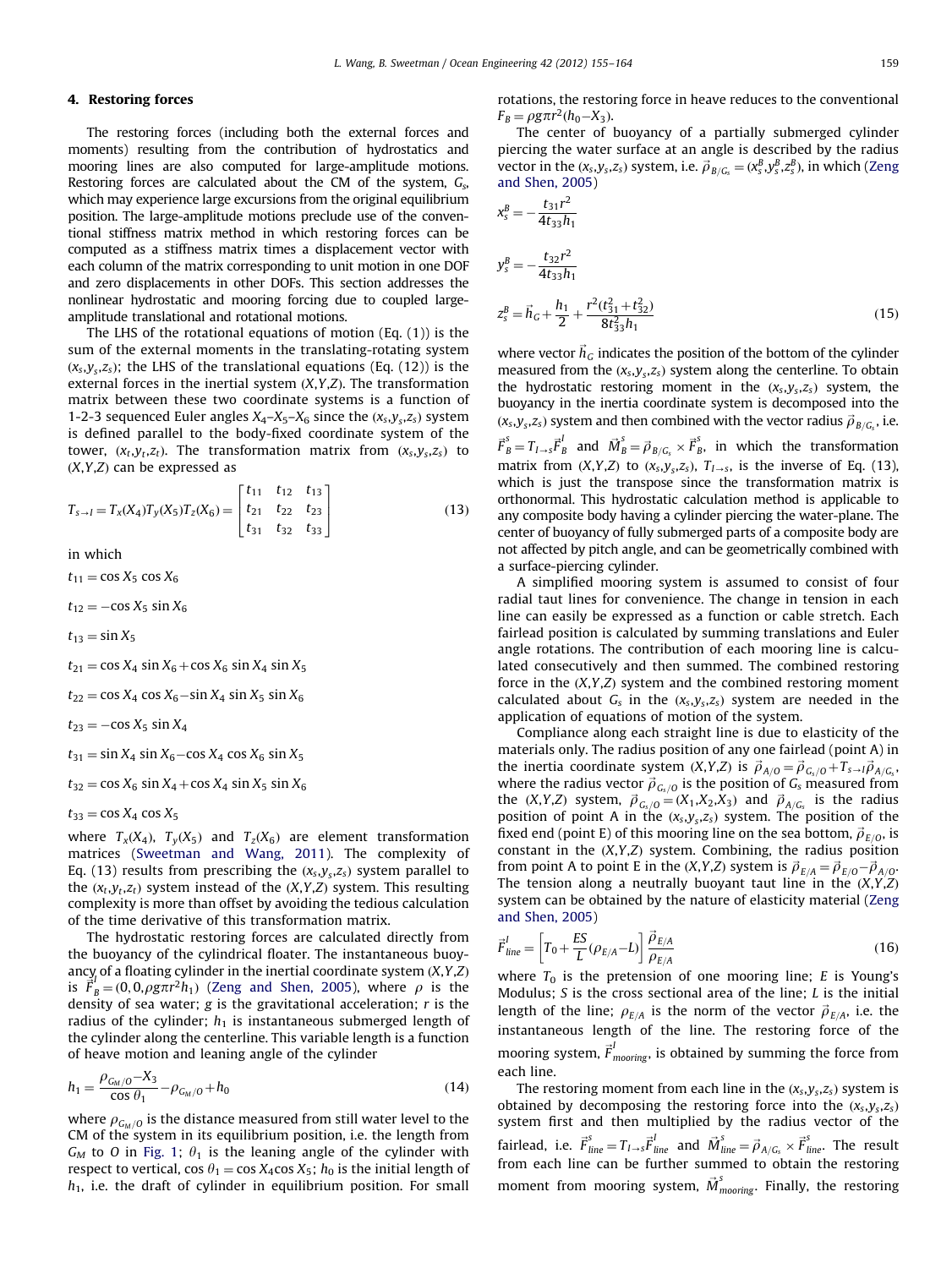forces can be expressed as

$$
\vec{F}_{restoring} = \vec{F}_B^I + \vec{F}_{moving}^I
$$
\n(17)

$$
\vec{M}_{\text{restoring}} = \vec{M}_{B}^{s} + \vec{M}_{\text{moving}}^{s}
$$
\n(18)

## 5. Environmental forcing

The wind force in the  $(X, Y, Z)$  system and wind moment calculated about  $G_s$  in the  $(x_s, y_s, z_s)$  system are needed in the application of equations of motion of the system. For simplicity, an approximate wind thrust force is computed for the complete swept area of the blades following the method of [Nielsen et al. \(2006\)](#page-9-0):

$$
F_b = \frac{1}{2} C_T \rho_a A_b V_{rb}^2 \tag{19}
$$

where  $\rho_a$  is the density of air;  $A_b$  is the swept area of the blades;  $C_T$  is the thrust coefficient;  $V_{th}$  is the amplitude of the velocity of the wind relative to the RNA along the B-axis. The wind force is assumed to be applied on the center of the blade area and along the B-axis, i.e., perpendicular to the blade area. The thrust coefficient,  $C_T$ , is assumed to depend solely on relative wind velocity and is taken directly from Nielsen ([Nielsen et al., 2006\)](#page-9-0) and repeated in Fig. 3. This curve is a proxy for the influence of conventional blade-pitch control on thrust. The curve was developed by assuming that the control mechanism maximizes the power output for wind speeds below the rated speed (8.7 m/s here) and retains constant power output after the rated speed. More accurate wind forces could be computed by linking the codes of this method with an existing rotor-aerodynamics module, e.g. AeroDyn [\(Laino and Hansen, 2011\)](#page-9-0).

The amplitude of relative velocity,  $V_{rb}$ , is computed by projecting both the wind velocity and structural velocity onto the B-axis. A unit vector  $\vec{u}_B^I$  indicates the direction of the B-axis in the (X,Y,Z) system by  $\vec{u}_B^I = T_{R\rightarrow I} \vec{u}_B^R$ , where  $\vec{u}_B^R$  is the unit vector along B-axis in the  $(A, B, C)$  system, i.e.  $\vec{u}_B^R = (0, 1, 0)$ . The transformation matrix from  $(A,B,C)$  to  $(X,Y,Z)$ ,  $T_{R\rightarrow I}$ , is obtained by multiplication of the transformation matrix in Eqs. (9) and (13):  $T_{R\rightarrow I} = T_{s\rightarrow I}T_{R\rightarrow s}$ .

The structural velocity of the center of the blade area can be expressed as:  ${\vec V}^I_{G_{\!R}}=\vec V_{G_{\!S}}+T_{s\to I}(\vec\omega_t\times\vec\rho_{\,G_{\!R}/G_{\!S}})$ , where  ${\vec V}_{G_{\!S}}$  is the linear velocity of  $G_s$  in the inertial coordinate system  $(X,Y,Z)$ :  ${\vec V}_{G_s}$  = ( ${\vec X}_1, {\vec X}_2, {\vec X}_3$ ) and the distance between  $G_R$  and the center of the hub is neglected. Projections of the wind velocity and structural velocity along the B-axis are obtained by dot product:



Fig. 3. Thrust force coefficient as a function of relative wind velocity ([Nielsen](#page-9-0) [et al., 2006](#page-9-0)).

 $V_w = \vec{V}_{wind}^I \cdot \vec{u}_B^I$  and  $V_b = \vec{V}_{G_R}^I \cdot \vec{u}_B^I$ , in which  $\vec{V}_{wind}^I$  is the wind velocity in the  $(X, Y, Z)$  system. The amplitude of relative velocity in Eq. (19) is obtained by  $V_{rb} = V_w - V_b$ . Finally the wind force in the  $(X, Y, Z)$  system and the wind moment in the  $(x_s, y_s, z_s)$  system are expressed as

$$
\vec{F}_{wind} = T_{R \to I} \vec{F}_{wind}^R \tag{20}
$$

$$
\vec{M}_{wind} = \vec{\rho}_{G_R/G_s} \times \vec{F}_{wind}^R \tag{21}
$$

where  $\vec{F}_{wind}^{R}$  is the wind force in the  $(A, B, C)$  system:  ${\vec{F}}^R_{wind}$  = (0,– $F_b$ ,0). The aerodynamic torque is modeled as a constant using rated power divided by rotor speed, which is added to the wind moment.

Similar to the calculation of restoring forces, wave forces are computed in the  $(X, Y, Z)$  coordinate system and then decomposed into the  $(x_s, y_s, z_s)$  system to compute the moments. The generalized Morison equation is used to calculate the wave forces per unit length normal to the axis of the leaning cylinder (e.g., [Sarpkaya and Issacson, 1981\)](#page-9-0)

$$
\vec{f}_n^l = C_m \rho \frac{\pi}{4} D^2 \vec{V}_n - C_a \rho \frac{\pi}{4} D^2 \vec{V}_t + \frac{1}{2} \rho C_d D \vec{V}_n | \vec{V}_n |
$$
 (22)

where  $\rho$  is the density of sea water; D is the local diameter of the hull;  $C_m$  is the inertia coefficient;  $C_a$  is the added mass coefficient, and  $C_d$  is the drag coefficient. All velocities and accelerations are normal to the central axis of the tower:  $\vec{V}_n$  is the normal component of wave acceleration;  $\vec{V}_t$  is the normal component of structural acceleration;  $\vec{V}_{rt}$  is the normal velocity of the water particle relative to the cylinder. The term associated with  $C_a$  in Eq. (22) is usually considered as the added mass. Hydrodynamic damping is included considering the relative velocity in the drag force calculation. Use of the Morison equation implicitly assumes the body has a negligible effect on the incident waves, which is reasonable here because the hull structure is relatively slender. Also, as is conventional for use of the Morison equations, dynamic pressures along the axis of the cylinder are neglected.

A unit vector along the central axis of the tower is needed to define the normal direction of kinematic vectors, i.e.  $\vec{e}_3^l = T_{s \to l} \vec{e}_3^l$ , where  $\vec{e}_3^t$  is a unit vector along centerline of the tower in the  $(x_t, y_t, z_t)$  system, i.e.  $\vec{e}_3^t = (0, 0, 1)$ , and is transformed to the  $(X, Y, Z)$ system. Thus, the normal component of water particle acceleration can be expressed as:  $\vec{V}_n = \vec{e}_3^I \times (\vec{V} \times \vec{e}_3^I)$ , where  $\vec{V}$  is the wave acceleration vector in the  $(X, Y, Z)$  system. The structural velocity and acceleration of the segment along the tower can be obtained by the kinematics of rigid body

$$
\vec{V}_t = \vec{V}_{G_s} + T_{s \to l} (\vec{\omega}_t \times \vec{\rho}_{i/G_s})
$$
\n(23)

$$
\dot{\vec{V}_t} = \vec{a}_{G_s} + T_{s \to l} [\vec{\omega}_t \times \vec{\rho}_{i/G_s} + \vec{\omega}_t \times (\vec{\omega}_t \times \vec{\rho}_{i/G_s})]
$$
(24)

where  $\vec{V}_{G_s}$  and  $\vec{a}_{G_s}$  are the linear velocity and acceleration of the CM of the system,  $G_s$ , in the inertial coordinate system  $(X,Y,Z)$ ;  $\vec{\rho}_{i/G_s}$  is the vector radius from  $G_s$  to the segment with unit length. The wave kinematic velocity relative to the moving tower,  $\vec{V}_{rt}$ , is expressed as:  $\vec{V}_{rt} = \vec{e}_3^I \times (\vec{V}_r \times \vec{e}_3^I)$ , where  $\vec{V}_r$  is the relative velocity of the wave to the segment of the submerged tower:  $\vec{V}_r = \vec{V} - \vec{V}_t$ , in which  $\vec{V}$  is the wave kinematic velocity in the  $(X, Y, Z)$  system. The wave force on the cylinder,  $\vec{F}_{wave}$ , is obtained by summing the force on each segment from Eq. (22). The wave moment in the  $(x<sub>s</sub>,y<sub>s</sub>,z<sub>s</sub>)$  coordinate system can be computed by transforming the resulting forces from Eq. (22) into the  $(x_s, y_s, z_s)$  system and then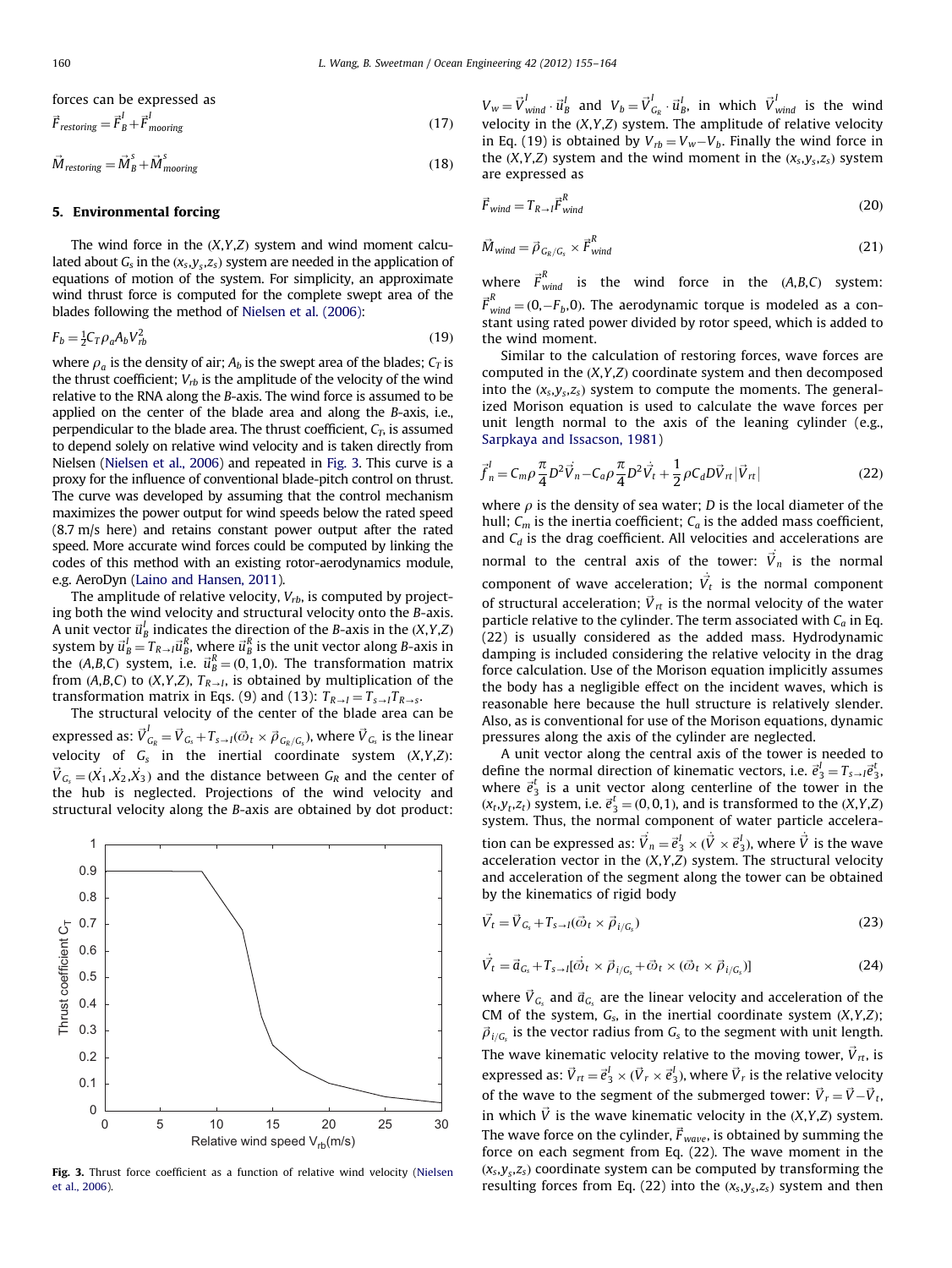<span id="page-6-0"></span>numerically integrating over the submerged length of the tower

$$
\vec{F}_{wave} = \int_{r} \vec{f}_n^l \, dr \tag{25}
$$

$$
\vec{M}_{wave} = \int_{r} (\vec{\rho}_{i/G_s} \times \vec{f}_n^s) dr
$$
\n(26)

where  $\vec{f}^s_n = T_{I \rightarrow s} \vec{f}^I_n$ .

## 6. RNA moments and gyroscopic moments

Computation of the RNA moments and gyroscopic moments is not necessary to simulate the global motions of the tower. However, these internal moments between RNA and tower, especially gyro moments, are a significant concern in design, and can be calculated by application of the Euler dynamic equations about the rigid body RNA

$$
\sum \vec{M}_R = \vec{H}_{G_R}^R = (\vec{H}_{G_R}^R)_{ABC} + \vec{\omega}_n \times \vec{H}_{G_R}^R
$$
 (27)

where the angular momentum of the RNA is decomposed to the  $(A,B,C)$  system with angular velocity  $\vec{\omega}_n = (\omega_{n,A},\omega_{n,B},\omega_{n,C})$  and can be represented as  $\vec{H}^R_{G_R} = [I_A \omega_{n,A}, I_B(\omega_{n,B} + \dot{\psi}), I_C \omega_{n,C}].$  The reaction moments of  $\sum \vec{M}_R$  are defined as RNA moments applied by RNA on the top of tower  $(MRNA<sub>A</sub>,MRNA<sub>B</sub>,MRNA<sub>C</sub>)$ . The gyro moments are that part of the RNA moments resulting from the time derivative of angular momentum associated with the spinning rate in Eq.  $(27)$ . If the  $(A,B,C)$  system is used to decompose the angular momentum of the gyro, the absolute time derivative is  $\dot{\vec{H}}^{gyro}_{G_R} = (\dot{\vec{H}}^{gyro}_{G_R})_{ABC} + \vec{\omega}_n \times \vec{H}^{gyro}_{G_R}$ , where the angular momentum related to spin can be expressed in the  $(A, B, C)$  system as  $\vec{H}^{gyro}_{G_R} = (0, I_B \dot{\psi}, 0)$ . Thus, the time change of the amplitude of this angular momentum within the (A,B,C) system,  $(\dot{H}^{\mathrm{gyro}}_{G_R})_{ABC}$ , is zero for constant spinning rate. Further, the gyro moments applied by the RNA on the top of the tower are

$$
M_{G_R}^{\text{gyro}} = -\vec{\omega}_n \times \vec{H}_{G_R}^{\text{gyro}} = \begin{bmatrix} I_B \dot{\psi} \omega_{n,C} \\ 0 \\ -I_B \dot{\psi} \omega_{n,A} \end{bmatrix}
$$
(28)

The gyro moments have non-zero components in the A- and C-directions, both of which are perpendicular to the spin vector along the B-axis. The cross product in the equations of motion results in the transfer of angular momenta between the A- and Cdirections. The angular velocity of the nacelle of a rigid bottomfixed wind turbine is always along the C-axis and equal to the yaw rate,  $\omega_{\text{yaw}}$ . In this case, the gyro moments can be reduced to  $(I_B\dot{\psi}\omega_{yaw},0,0)$ , which is the conventional expression for gyro moment in nutation [\(Henderson and Cheng, 2002\)](#page-9-0). The angular velocity of the nacelle for a floating wind turbine also has a nonzero component in the A-direction, which results in a component of gyro moments in the C-direction and proportional to the angular velocity of the nacelle along the A-axis (Eq. (28)).

## 7. Example

Two different support-structure designs are used to demonstrate the new method. First, the OC3-Hywind model [\(Jonkman, 2010](#page-9-0)) is used to verify the new method presented here by comparison with the popular wind turbine dynamics software FAST ([Jonkman, 2007\)](#page-9-0) for a small-amplitude motion case. The OC3 Hywind is a conceptual design of the Hywind system developed to support the NREL 5-MW wind turbine. This design is stiff in pitch rotation and provides a realistic benchmark case against industry-standard software. The mooring system of OC3 Hywind is simplified by using two linear springs with stiffness equal to  $5 \times 10^4$  N/m in the surge and sway directions such that it could be modeled in both FAST and the new method for verification. A truncated cylinder model is developed on the basis of OC3 Hywind. The new model has the subsurface buoyant cylinder truncated to reduce the available hydrostatic restoring moment, effectively allowing larger pitch angles. This second model demonstrates the new method for large-amplitude motion. The RNA for each model is based on that of OC3 Hywind: the moments of inertia of the RNA about the  $(A, B, C)$  coordinate system are  $I_A = 2.35 \times 10^7$  kg m<sup>2</sup>,  $I_B = 4.37 \times 10^7$  kg m<sup>2</sup>,  $I_C = 2.54 \times 10^7$  kg m<sup>2</sup>; the rotor speed is 12.1 rpm. The submerged length of the truncated model is reduced from the 120 m of OC3 Hywind to 72 m. The tower between the hull and RNA is based on OC3 Hywind and treated as a rigid body and its moments of inertia are combined with those of the hull:  $3.57 \times 10^9$  kg m<sup>2</sup> and  $9.28 \times 10^7$  kg m<sup>2</sup> in the tilt (roll and/or pitch) and yaw, respectively. The four taught-leg mooring lines are each assumed to be a straight axial spring with stiffness of 3.37  $\times$  10<sup>5</sup> N/m and length of 295-m in a 320-m water depth location.



Fig. 5. Translation comparison.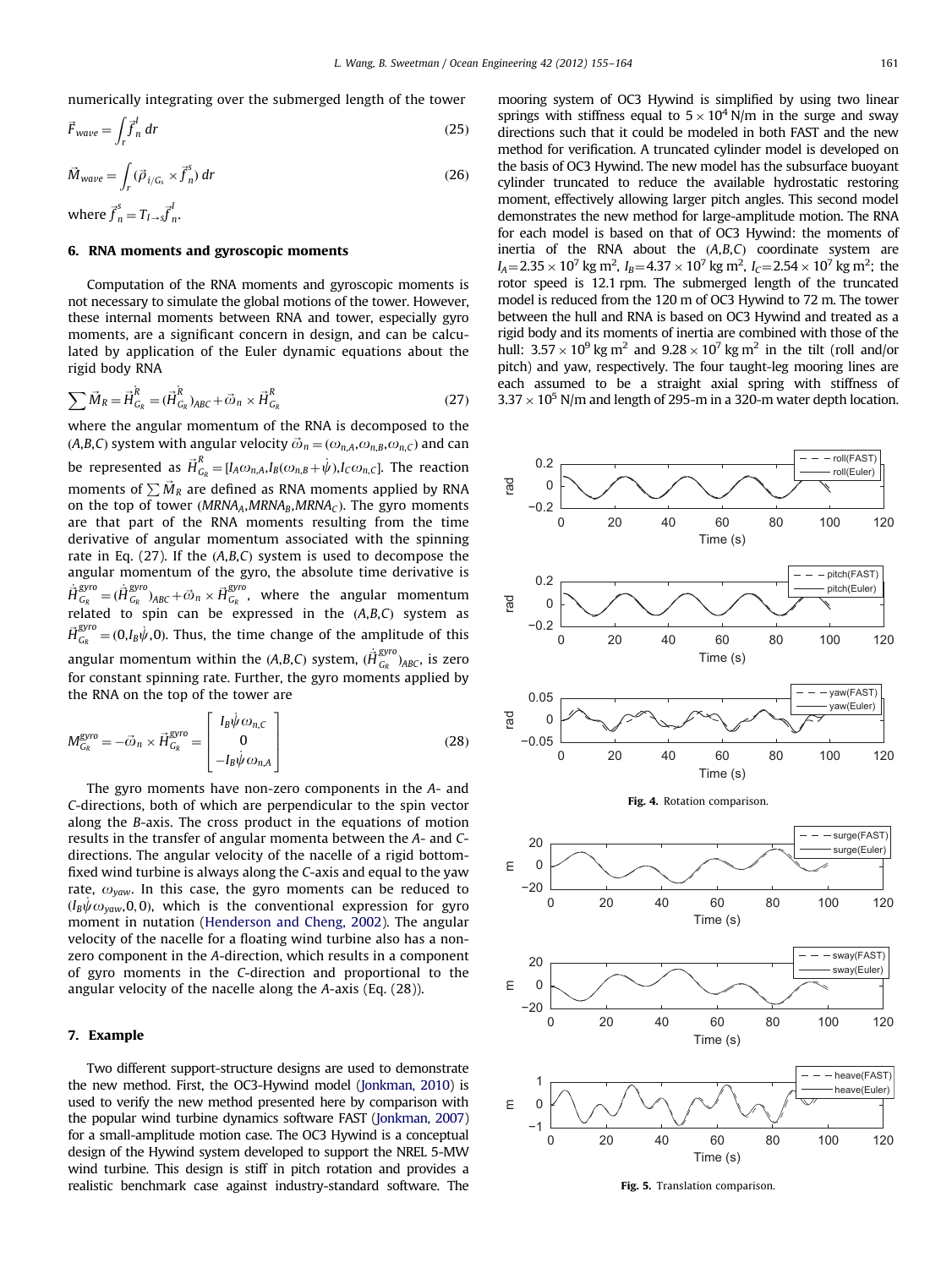

Fig. 6. RNA moments comparison.

#### 7.1. Free vibration verified by FAST

[Figs. 4–6](#page-6-0) show the comparison of time histories from FAST and the method presented here for a small-amplitude free vibration case including blade spin but no nacelle yaw. Here both hydrodynamics and aerodynamics have been turned off in FAST. The only external forces acting on the body are from the mooring lines and buoyancy, both of which are represented simply in the user-defined subroutine (UserPtfmLd) as a  $6\times 6$  restoring matrix, in FAST. Stiffness values are linearized to be consistent with the method presented in [Section 4](#page-4-0) and tuned to reproduce the correct natural frequencies. The initial conditions of FAST are prescribed as roll equal to 0.1 rad, pitch equal to 0.1 rad and sway equal to 0.5 m with respect to a reference point on still water level. The Euler rotations are roughly equivalent to roll, pitch and yaw in FAST for smallamplitude rotation [\(Abkowitz, 1969](#page-9-0)). Rotational results in FAST are defined about the inertial reference frame and superimposed. The small-amplitude assumption leads to a nearly orthogonal transformation matrix, which is corrected by Frobenius Norm to guarantee its orthogonality [\(Jonkman, 2007\)](#page-9-0), while the new method does not need any correction in terms of the superposition of rotational motion. It can be seen in [Figs. 4–6](#page-6-0) that both the motions and moments from the new method match the results of FAST very well. One inconsistency between the models is that FAST considers relative motion within the RNA while the new method considers a unified RNA with a single spin rate. In [Fig. 4](#page-6-0), the yaw motion results from excitation by the gyro moments along the centerline of the tower. The translation shown in [Fig. 5](#page-6-0) is measured from the reference point on still water level, the origin of  $(X_M, Y_M, Z_M)$  system. In Fig. 6, the RNA moments are compared to the internal moments in the tower-top coordinate system located at the yaw bearing in FAST, which is similar to the  $(A, B, C)$  coordinate system in absence of nacelle yaw, located at the center of the RNA. [Figs. 4–6](#page-6-0) show good agreement for this small-amplitude case and agreement improves for decreasing amplitudes. The next two example cases are for largeamplitude motion of the truncated spar model.

#### 7.2. Forced vibration without nacelle yaw

Figs. 7–9 show results for the more compliant truncated spar model in a large-amplitude forced-vibration case. Environmental



Fig. 8. Rotational motion without nacelle yaw.

loading is computed using irregular winds and waves along the negative direction of the Y-axis. The mean wind velocity at hub height is 18.2 m/s. Irregular wind velocities are simulated using TurbSim [\(Kelley and Jonkman, 2008](#page-9-0)). The wave environment is represented by a JONSWAP spectrum with a significant wave height of 5.0 m and peak period of 10 s. Wave forces are computed using the Morison equation from a first-order time-domain representation of irregular waves simulated directly from the wave spectrum using a uniform phase distribution. The inertia coefficient  $C_m$  in Eq. (22) is assumed to be 2.0; the added mass coefficient  $C_a$  is assumed to be 1.0; the drag coefficient  $C_d$  is assumed to be 0.6. Figs. 7–9 show the 6-DOFs motions of the tower and gyro moments without consideration of nacelle yaw, i.e. without relative motion between the nacelle and the tower. In Fig. 7, the translation of the tower is measured from the CM of the entire wind turbine system, i.e. the origin of  $(X, Y, Z)$  system in [Fig. 1](#page-1-0). The nonzero mean of  $X<sub>2</sub>$  results from the surge motion in the wind direction. Fig. 8 shows 1-2-3 sequenced Euler angles  $X_4$ ,  $X_5$  and  $X_6$ , which describe the large-amplitude rotational motion of the tower. The gyro moments shown in [Fig. 9](#page-8-0)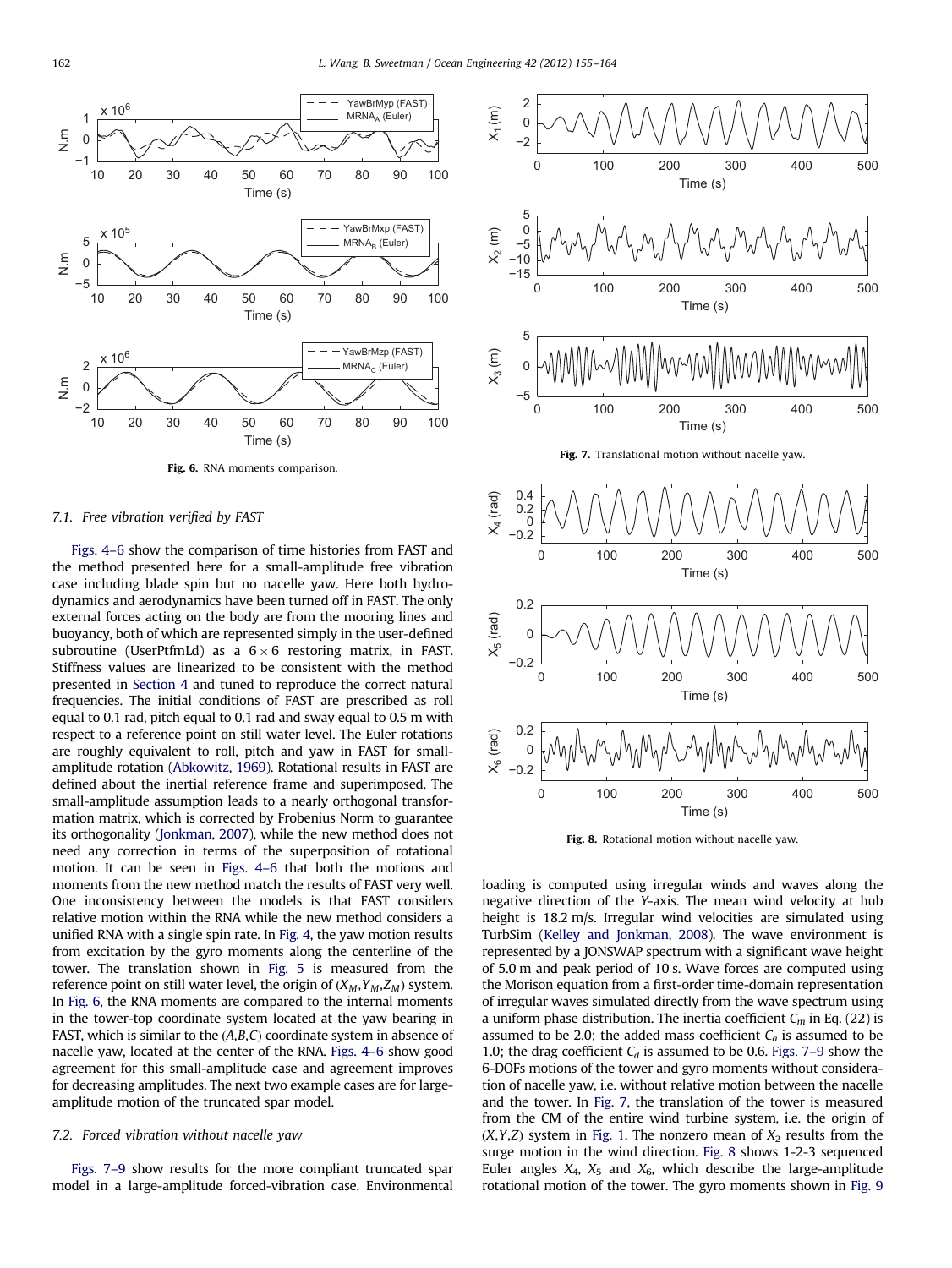<span id="page-8-0"></span>

Fig. 10. Translational motion with nacelle yaw.

are significant and cannot be ignored in the design. Different from the bottom-fixed wind turbine, the gyro moment in the A-direction still exists due to the self-rotation of tower about its centerline even in the absence of nacelle yaw. The gyro moment in the C-direction results from the angular velocity of tilt motion, and has the same frequency as  $X_4$ . Thus, the frequency of gyro moment is relevant to the frequency of motion of the tower and further depends on the frequency of environmental forcing.

## 7.3. Forced vibration with nacelle yaw

Figs. 10–12 show results for the same compliant spar model and the same wave conditions as the previous case, but with a sudden wind-shift imposed to show the effect of nacelle yaw. The wind direction is along the negative direction of the Y-axis during the first 100 s and then rotates by  $\pi/4$  rad toward the negative direction of the X-axis in the XOY plane to simulate the sudden shift. The yaw rate of the nacelle is  $0.3^{\circ}/s$ . The wind shift causes the yaw control mechanism of the nacelle to activate at 100 s and deactivate at around 250 s. Fig. 10 shows the translation of the tower measured from the CM of the entire system. The amplitude





Fig. 12. Gyro moments with nacelle yaw.

of  $X_1$ -direction motion increases because the new wind direction results in a larger wind force in the sway direction. Similarly, the Euler angle  $X_5$  increases as shown in Fig. 11 after the wind direction changes. Comparison of Figs. 12 and 9 indicates the nacelle yaw does not significantly change the amplitudes of the gyro moments. These yaw-induced moments are relatively small because the yaw rate is much smaller than the angular velocity of self-rotation of the tower about its centerline.

## 8. Conclusions

A new method has been developed to directly apply Newton's second law of the system and the theorem of conservation of angular momentum to an entire floating wind turbine system including RNA and tower, resulting in a new formulation to simulate translation and large-amplitude rotation of the system. Motions of an 8-DOFs system are represented as six EOMs of the tower. The 1-2-3 sequence Euler angles are introduced to describe